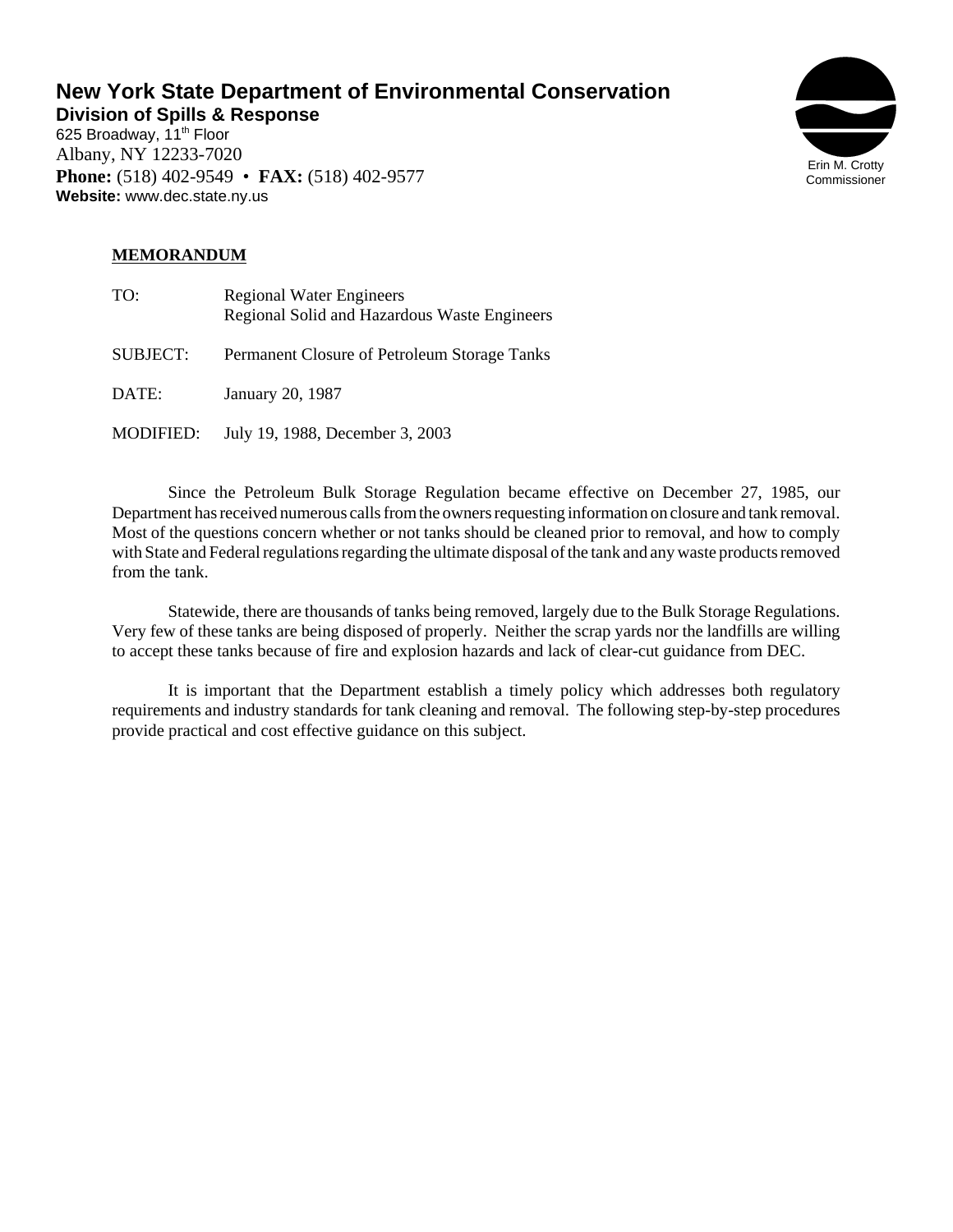#### Permanent Closures of Petroleum Storage Tanks

## 1.01 Purpose

This guidance document provides information on procedures to be followed when permanently closing a tank or facility.

## 2.0 General Guidance

Where the owner of a petroleum tank or facility intends to permanently close it he must notify the Department within thirty (30) days prior to closure. In addition the owner must comply with the requirements outlined in 6 NYCRR 613.9(b). CLOSURE OF TANKS PERMANENTLY OUT-OF-SERVICE.

Tank entry, if required to remove residual sludges from the storage of heavy fuel oils, and closure of tanks are very dangerous procedures. Tanks that contain gasoline residues are explosive. All sources of ignition must be controlled and the tank's interior volume must be made inert. Tanks should only be entered by trained and properly equipped personnel and tanks should not be entered without positive ventilation and standby personnel. Petroleum vapors are heavier than air and will "hang" in the tank. The American Petroleum Institute (API) and National Fire Protection Association (NFPA) references listed at the end of this memorandum provide further information on safety precautions.

The following is a step-by-step procedure for the permanent closure of a petroleum storage tank. The procedures outlined in specific to underground gasoline storage tanks. Oil storage tanks should be treated in a similar way except for differences noted in the following:

## 3.0 Procedures for Removal of Underground Tanks

- 1. Remove all product to its lowest draw-off point (Figure 1).
- 2. Drain and flush piping into the tank (one or two gallons of water should be sufficient).
- 3. The liquid below the draw-off point is a "tank bottom" and must also be pumped out. The use of a handpump or a vacumn pump is needed. About 6" of liquid remains in the tank below the lowest draw-off point; this is equivalent to 150 gallons for a typical 4,000 gallon tank. This liquid consists of a floating layer of product, water and sediments (Figure 2). Pump out the entire tank bottom including the remaining product layer. The petroleum product can later be reclaimed through physical separation.
- 4. Dig down to the top of the tank and expose the upper half of the tank.
- 5. Remove the fill tube and disconnect the fill, gauge, product and vent lines. Cap or plug open ends of lines which are not to be used further.
- 6. Temporarily plug all tank openings, complete the excavation, and remove the tank, placing it in a secure location. Tank must be blocked to prevent movement.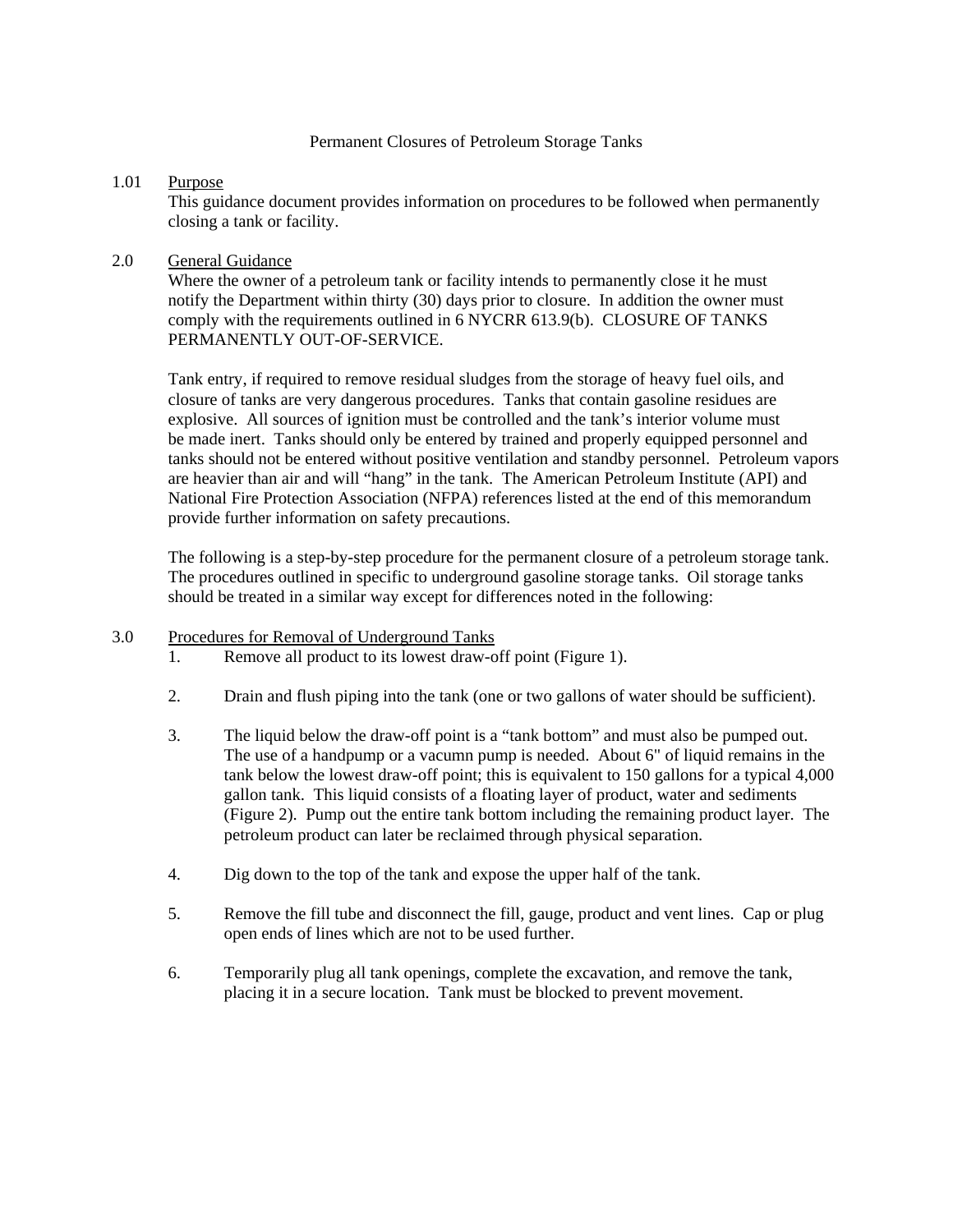





**Fig. 3**

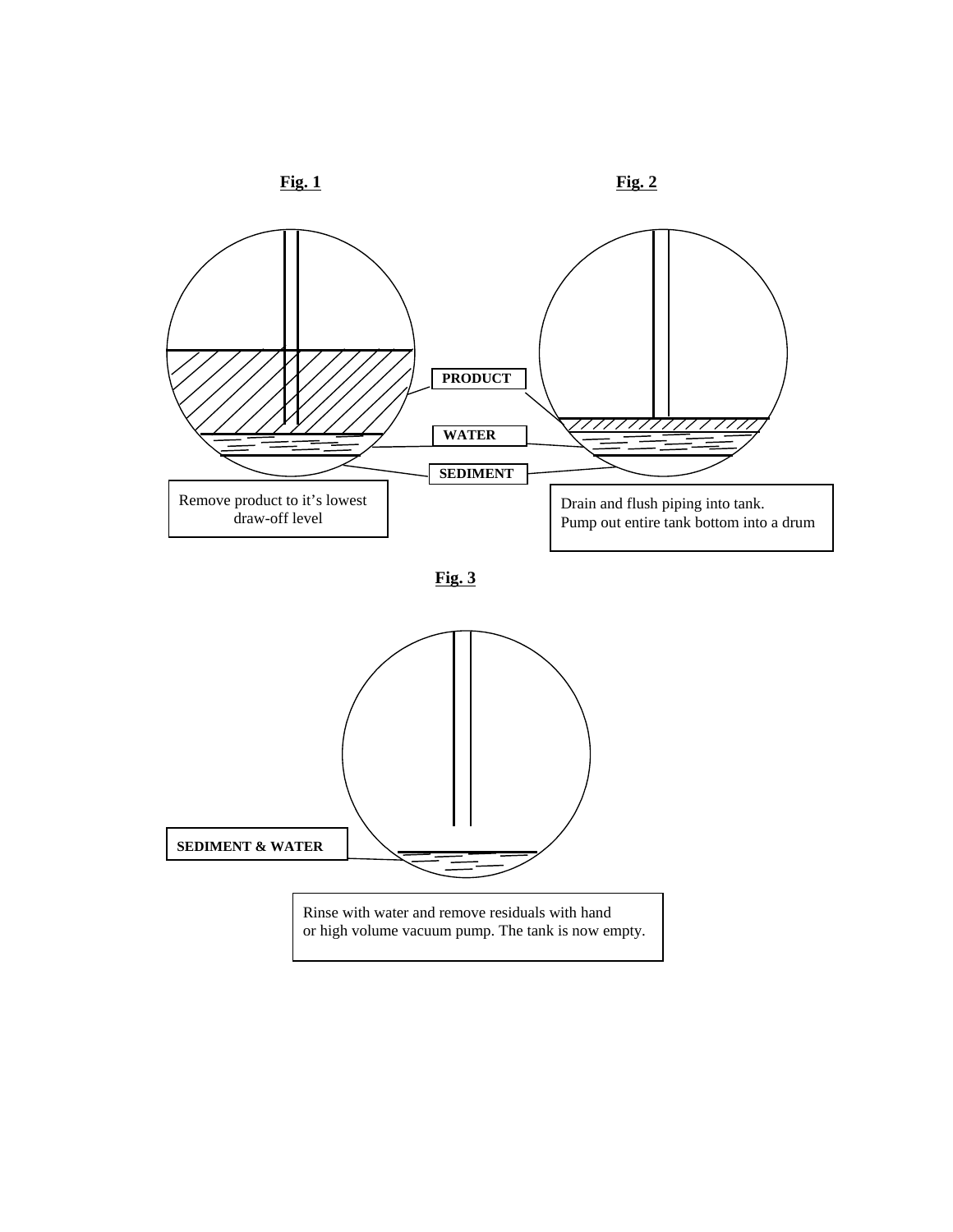- 7. The tank should be made safe by using one of the following methods. In all methods, the tank atmosphere should be checked to ensure that petroleum vapors have been satisfactorily purged from the tank. (See 3.0 8).
	- a. Addition of dry ice; 1.5 pounds per 100 gallons of tank capacity. The dry ice should be crushed and distributed evenly over the greatest possible area of the tank's interior. As the dry ice vaporizes flammable vapors will flow out of the tank. Therefore, observe all safety precautions regarding flammable vapors.
	- b. An alternative to dry ice is to introduce CO2 gas directly into the tank (via the fill line) to purge flammable vapors. A minimum of one 75 lb. cylinder of CO2 gas per 2000 gallons of tank volume should be used. Care must be exercised to prevent buildup of any static charge. The nozzle must be bonded or grounded and the gas introduced slowly to reduce static.
	- c. The use of a nitrogen gas is another acceptable method for inerting a tank. Vapors within the storage tank must be displaced with an amount of nitrogen gas equal to or greater than the volume of the tank atmosphere. Bonding or grounding of the nozzle or hose to prevent static buildup is recommended.
	- d. Positive ventilation using an air eductor is another method of purging flammable vapors from a tank. This is a very dangerous procedure and is not recommended for on-site purging of flammable vapors especially in high density urban areas.

During any tank purging operation ignition sources must be controlled. A safer alternative may be to cap the tank and plug all corrosion holes leaving a 1/8" hole for pressure relief and haul the tank to a secure area where it can be safely degassed. This alternative should only be allowed where an explosion meter check shows that the interior is vapor rich and therefore above the upper explosive limit or where the explosion meter shows that flammable vapors are below the LEL (Lower Explosive Limit) (See 3.0, 8). Tank should also be clearly marked "not gas freed".

NOTE: If desired, the tank may be degassed prior to removal from the excavation (Step 6). If this option is selected, one must carefully check the tank interior and the excavation for flammable vapors to insure that such flammable vapors have been satisfactorily removed. In this case, the vent line must remain connected and open until the purging procedure is complete.

NOTE: Federal regulations under the authority of the U.S. Department of Transportation (49CFR Section 172.500 et seq.) also require that tanks which have been purged but are being transported must be properly placarded on the ends and sides with a "Flammable" placard with the appropriate UN Number (1203 or 1993) attached.

8. The tank atmosphere must be tested to ensure that the tank is safe.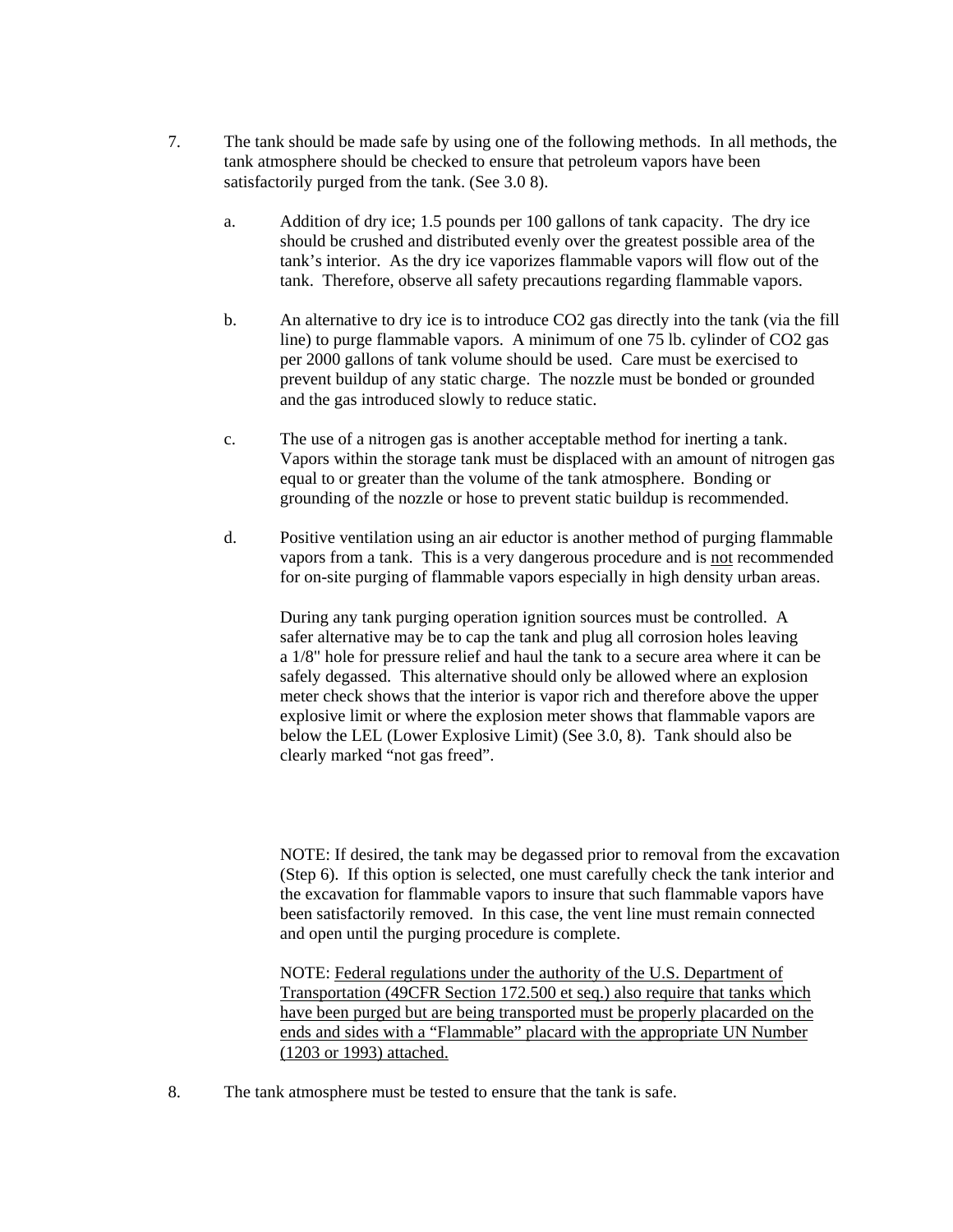If one of the first three methods (7a, b or c) was chose to inert the tank, the tank interior should be tested with an oxygen meter. The oxygen meter will give a reading of % oxygen per volume. For a safe condition, the reading should be 6 - 7% oxygen.

If the last method (7d) was chosen to purge the tank, the tank interior should be tested with a CGI or an explosion meter. The explosion meter will give a reading of % LEL (Lower Explosive Limit). For a safe condition the reading should be 10-20% LEL.

If the tank is not in a safe condition, then the purging or inerting process must be continued until the tank tests safe.

- 9. Tanks can be cleaned at this point (see 3.0, 12) or moved to a tank storage yard for cleaning. If the tank is to be moved to another site prior to cleaning, it must be transported by a licensed waste transporter (See 6.0, 1).
- 10. Before the tank is moved from the site plug or cap all holes. Use screwed (boiler) plugs to plug any corrosion leak holes. One plug should have a 1/8 - inch vent hole to prevent the tank from being subjected to an excessive pressure differential caused by extreme temperature changes.
- 11. The tank should be secured to a truck for transportation to a disposal or temporary storage site. The tank should be secured so that the vent hole is at the uppermost point of the tank. Tanks should be stored only long enough to clean and cut them up or otherwise process them for final disposal as described in Step 12. It is recommended that tanks should not be stored for a period greater than ninety days prior to final disposition.
- 12. The final step is to dispose of the junked tank. Once properly emptied**\*** and cleaned, petroleum storage tanks are not a hazardous waste and hence, may be disposed of at a landfill permitted under part 360 or at a scrap yard.

In order to make a tank acceptable for disposal at a scrap yard or sanitary landfill, or if the tank will be put to use for another purpose (such as a holding tank), the following steps should be taken.

- 1. The tank interior should be cleaned by a high-pressure spray rinse. The water collected from this operation should be disposed of in the same manner as the tank bottoms. Please refer to section 6.0.
- 2. A tank which is being discarded should then be cut into several pieces to make it acceptable for disposal at sanitary landfill or scrap yard.

Any residues or solid wastes should be collected and disposed of in accordance with solid and/or hazardous waste regulations.

NOTE: The cleaning process described in step a. is acceptable for all storage tanks except for large #5 or #6 fuel oil storage tanks. The tar and sludge remaining in these tanks must be removed by manual cleaning methods. Tank entry for cleaning requires protective clothing, auxiliary air and masks for personnel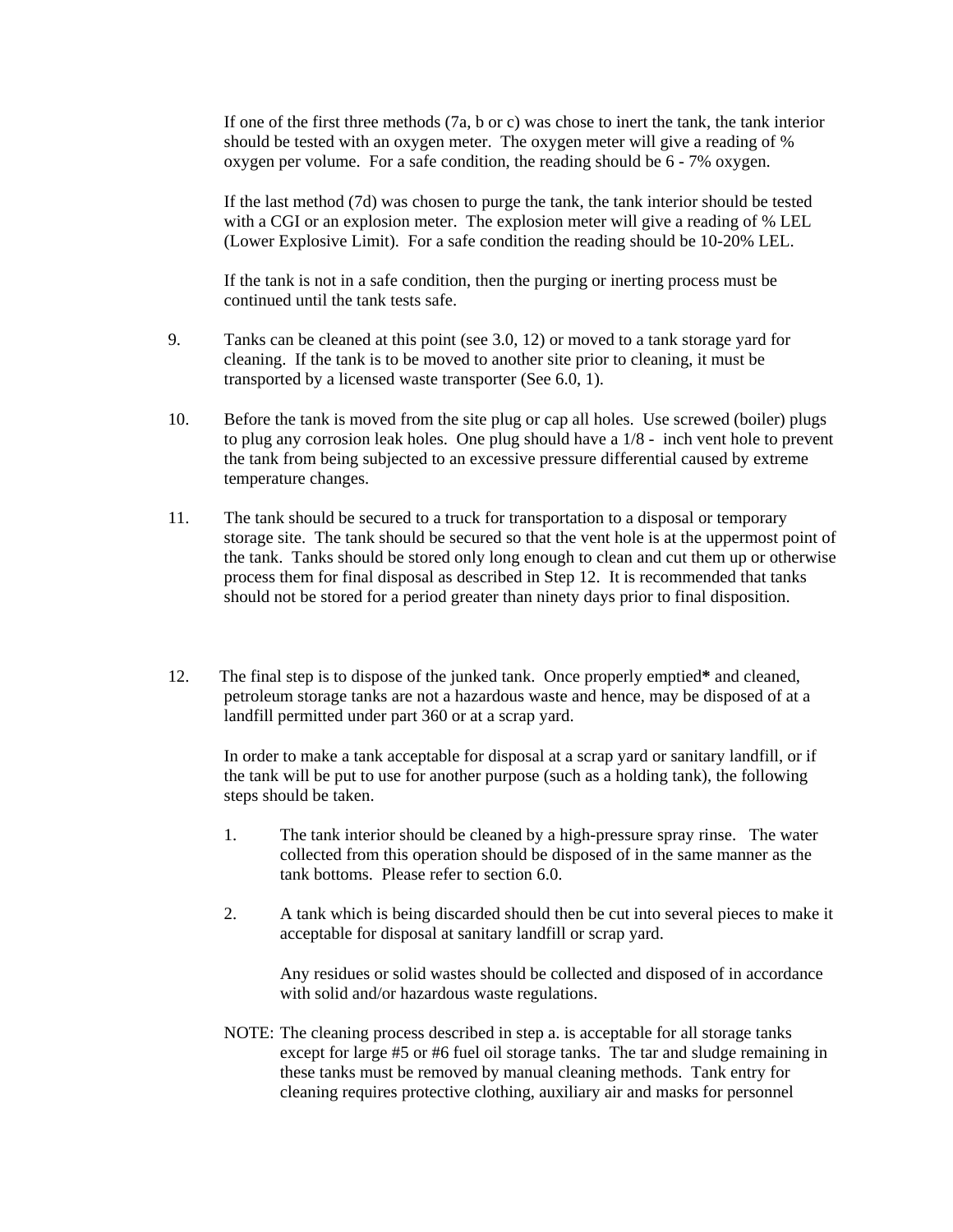involved. If leaded fuel was stored, particular attention should be given to API publication 2015A.

#### 4.0 Tank Abandonment In Place

The following is a safe method for abandonment of underground tanks in place. Abandonment in place is usually less costly than removal; however, this is not necessarily so when proper procedures for abandoning tanks are carefully followed. We strongly encourage tank removal over abandonment in place.

The following conditions may prohibit abandonment of underground tanks in place.

- 1. Local regulations specify tank removal.
- 2. The tank is suspected of having leaked as a result of documented evidence. Evidence such as inventory records and/or tank test results may be used.

\*For purposes of this policy "Empty" shall be defined as in 6NYCRR Part 371. Section 371.1(f)(2)(i). investigate the site and perform cleanup of

3. During the tank closure process product or product contaminated soil or ground water is discovered. The tank may have to be removed to contaminated soil.

If abandonment in place is selected then the following steps must be taken.

- 1. Remove all flammable liquid which can be pumped out.
- 2. Drain and flush piping into the tank.
- 3. Remove tank bottoms and any remaining product as described under step 3 for tank removal.
- 4. Remove the fill (drop) tube. Disconnect the fill gauge and product lines. Cap or plug open ends of lines which are not to be used further. The vent line should remain connected until the tank is filled.
- 5. The tank should now be purged of flammable vapors as described in tank removal, step 7, section 3 above.
- 6. As soon as the petroleum vapors are satisfactorily purged from the tank, cut one or more large holes in the tank top. This can be accomplished by drilling a hole into the tank and using a backhoe to tear a "three-point" hole into the tank.
- 7. At this point, the tank interior should be cleaned with a high pressure rinse using as little water as possible to remove loose scale, corrosion and residual product. In the case of a fuel oil storage tank where large amounts of sludge and/or tar may be present, it may be necessary to enter